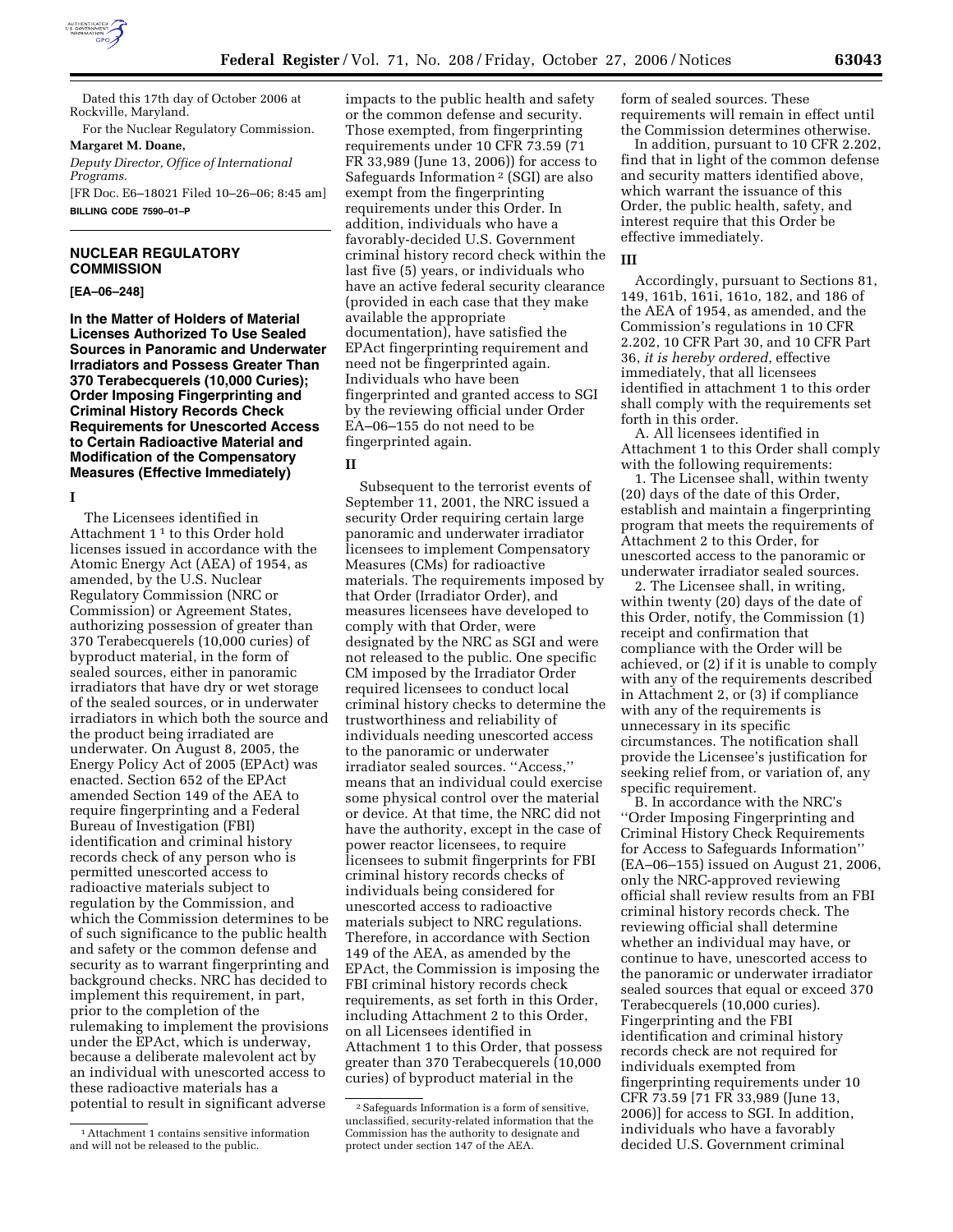history records check within the last five (5) years, or have an active federal security clearance, (provided in each case that the appropriate documentation is made available to the Licensee's reviewing official) have satisfied the EPAct fingerprinting requirement and need not be fingerprinted again.

C. Fingerprints shall be submitted and reviewed in accordance with the procedures described in Attachment 2 to this Order. Individuals who have been fingerprinted and granted access to SGI by the reviewing official under Order EA–06–155 do not need to be fingerprinted again.

D. The Licensee may allow any individual who currently has unescorted access to the panoramic or underwater irradiator sealed sources, in accordance with the Irradiator Order, to continue to have unescorted access without being fingerprinted, pending a decision by the reviewing official (based on fingerprinting, an FBI criminal history records check and a trustworthy and reliability determination) that the individual may continue to have unescorted access to the panoramic or underwater irradiator sealed sources. The licensee shall complete implementation of the requirements of Attachment 2 to this Order by January 15, 2007.

E. The CMs of the Irradiator Order are modified as follows:

1. The requirement for a local criminal history check in CM 2.A.ii. is superceded by the FBI criminal history records check. All other requirements in CM 2.A.ii are still applicable.

Licensee responses to Condition A.2. shall be submitted to the Director, Office of Federal and State Materials and Environmental Management Programs, U.S. Nuclear Regulatory Commission, Washington, DC 20555–0001. In addition, Licensee responses shall be marked as ''Security-Related Information—Withhold Under 10 CFR 2.390.''

The Director, Office of Federal and State Materials and Environmental Management Programs, may, in writing, relax or rescind any of the above conditions upon demonstration of good cause by the Licensee.

### **IV**

In accordance with 10 CFR 2.202, the Licensee must, and any other person adversely affected by this Order may, submit an answer to this Order, and may request a hearing on this Order, within twenty (20) days of the date of this Order. Where good cause is shown, consideration will be given to extending the time to request a hearing. A request for extension of time in which to submit

an answer or request a hearing must be made in writing to the Director, Office of Federal and State Materials and Environmental Management Programs, U.S. Nuclear Regulatory Commission, Washington, DC 20555, and include a statement of good cause for the extension. The answer may consent to this Order. Unless the answer consents to this Order, the answer shall, in writing and under oath or affirmation, specifically set forth the matters of fact and law on which the Licensee or other person adversely affected relies and the reasons as to why the Order should not have been issued. Any answer or request for a hearing shall be submitted to the Secretary, Office of the Secretary, U.S. Nuclear Regulatory Commission, *Attn:* Rulemakings and Adjudications Staff, Washington, DC 20555. Copies also shall be sent to the Director, Office of Federal and State Materials and Environmental Management Programs, U.S. Nuclear Regulatory Commission, Washington, DC 20555, to the Assistant General Counsel for Materials Litigation and Enforcement at the same address, and to the Licensee if the answer or hearing request is by a person other than the Licensee. Because of possible delays in delivery of mail to United States Government offices, it is requested that answers and requests for hearing be transmitted to the Secretary of the Commission either by means of facsimile transmission to (301)–415– 1101, or by e-mail to *hearingdocket@nrc.gov* and also to the Office of the General Counsel, either by means of facsimile transmission to (301)–415–3725, or by e-mail to *OGCMailCenter@nrc.gov.* If a person other than the Licensee requests a

hearing, that person shall set forth with particularity the manner in which his/ her interest is adversely affected by this Order and shall address the criteria set forth in 10 CFR 2.309.

If a hearing is requested by the Licensee or a person whose interest is adversely affected, the Commission will issue an Order designating the time and place of any hearing. If a hearing is held, the issue to be considered at such hearing shall be whether this Order should be sustained.

Pursuant to 10 CFR 2.202 $(c)(2)(i)$ , the Licensee may, in addition to demanding a hearing, at the time the answer is filed or sooner, move the presiding officer to set aside the immediate effectiveness of the Order on grounds that the Order, including the need for immediate effectiveness, is not based on adequate evidence, but on mere suspicion, unfounded allegations, or error.

In the absence of any request for hearing, or written approval of an

extension of time in which to request a hearing, the provisions as specified above in Section III shall be final twenty (20) days from the date of this Order, without further Order or proceedings.

If an extension of time for requesting a hearing has been approved, the provisions as specified above in Section III shall be final when the extension expires, if a hearing request has not been received. An answer or a request for hearing shall not stay the immediate effectiveness of this order.

Dated this 17th day of October 2006.

For the Nuclear Regulatory Commission. **Charles L. Miller,** 

*Director, Office of Federal and State Materials and Environmental Management Programs.* 

## **Attachment 1—List of Applicable Materials Licensees Redacted**

**Attachment 2—Requirements for Fingerprinting and Criminal History Checks of Individuals When Licensee's Reviewing Official Is Determining Unescorted Access to the Panoramic or Underwater Irradiator Sealed Sources Subject to EA–06–248** 

#### *General Requirements*

Licensees shall comply with the following requirements of this attachment.

1. Each Licensee subject to the provisions of this attachment shall fingerprint each individual who is seeking or permitted unescorted access to the panoramic or underwater irradiator sealed sources. The Licensee shall review and use the information received from the Federal Bureau of Investigation (FBI) and ensure that the provisions contained in the subject Order and this attachment are satisfied.

2. The Licensee shall notify each affected individual that the fingerprints will be used to secure a review of his/ her criminal history record and inform the individual of the procedures for revising the record or including an explanation in the record, as specified in the ''Right to Correct and Complete Information'' section of this attachment.

3. Fingerprints for unescorted access need not be taken if an employed individual (*e.g.*, a Licensee employee, contractor, manufacturer, or supplier) is relieved from the fingerprinting requirement by 10 CFR 73.59 for access to Safeguards Information, has a favorably-decided U.S. Government criminal history check within the last five (5) years, or has an active federal security clearance. Written confirmation from the Agency/employer which granted the federal security clearance or reviewed the criminal history check must be provided for either of the latter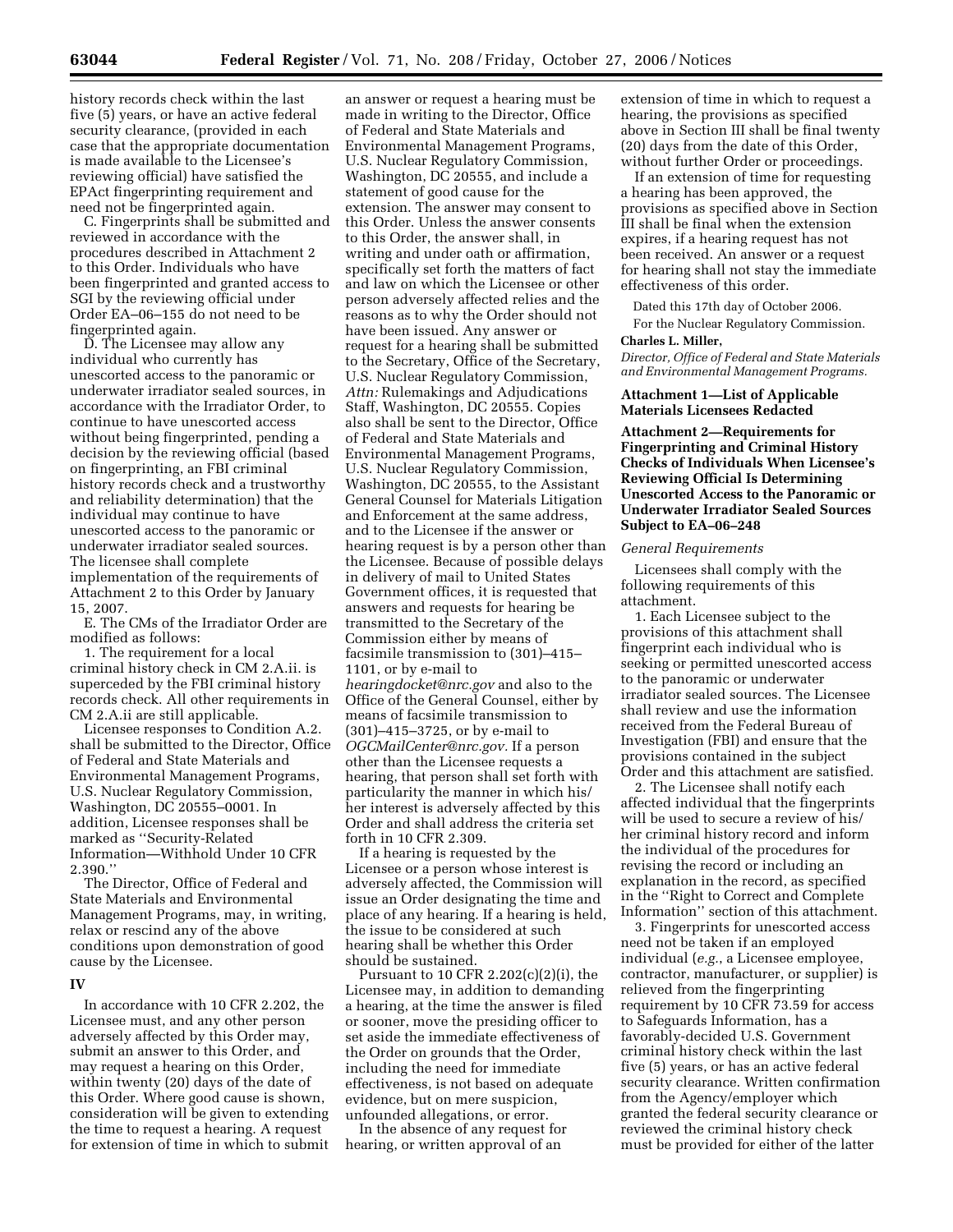two cases. The Licensee must retain this documentation for a period of three (3) years from the date the individual no longer requires unescorted access to radioactive materials associated with the Licensee's activities.

4. All fingerprints obtained by the Licensee pursuant to this Order must be submitted to the Commission for transmission to the FBI.

5. The Licensee shall review the information received from the FBI and consider it, in conjunction with the trustworthy and reliability requirements of the Irradiator Order, in making a determination whether to grant, or continue to allow, unescorted access to radioactive materials.

6. The Licensee shall use any information obtained as part of a criminal history records check solely for the purpose of determining an individual's suitability for unescorted access to the panoramic or underwater irradiator sealed sources.

7. The Licensee shall document the basis for its determination whether to grant, or continue to allow, unescorted access to the panoramic or underwater irradiator sealed sources.

### *Prohibitions*

A Licensee shall not base a final determination to deny an individual access to radioactive materials solely on the basis of information received from the FBI involving: An arrest more than one (1) year old for which there is no information of the disposition of the case, or an arrest that resulted in dismissal of the charge or an acquittal.

A Licensee shall not use information received from a criminal history check obtained pursuant to this Order in a manner that would infringe upon the rights of any individual under the First Amendment to the Constitution of the United States, nor shall the Licensee use the information in any way which would discriminate among individuals on the basis of race, religion, national origin, sex, or age.

## *Procedures for Processing Fingerprint Checks*

For the purpose of complying with this Order, Licensees shall, using an appropriate method listed in 10 CFR 73.4, submit to the NRC's Division of Facilities and Security, Mail Stop T– 6E46, one completed, legible standard fingerprint card (Form FD–258, ORIMDNRCOOOZ) or, where practicable, other fingerprint records for each individual seeking unescorted access to the panoramic or underwater irradiator sealed sources, to the Director of the Division of Facilities and Security, marked for the attention of the Division's Criminal History Check Section. Copies of these forms may be obtained by writing the Office of Information Services, U.S. Nuclear Regulatory Commission, Washington, DC 20555–0001, by calling (301) 415– 5877, or by e-mail to *forms@nrc.gov*. Practicable alternative formats are set forth in 10 CFR 73.4. The Licensee shall establish procedures to ensure that the quality of the fingerprints taken results in minimizing the rejection rate of fingerprint cards due to illegible or incomplete cards.

The NRC will review submitted fingerprint cards for completeness. Any Form FD–258 fingerprint record containing omissions or evident errors will be returned to the Licensee for corrections. The fee for processing fingerprint checks includes one resubmission if the initial submission is returned by the FBI because the fingerprint impressions cannot be classified. The one free re-submission must have the FBI Transaction Control Number reflected on the re-submission. If additional submissions are necessary, they will be treated as initial submittals and will require a second payment of the processing fee.

Fees for processing fingerprint checks are due upon application. Licensees shall submit payment with the application for processing fingerprints by corporate check, certified check, cashier's check, money order, or electronic payment, made payable to ''U.S. NRC.'' [For guidance on making electronic payments, contact the Facilities Security Branch, Division of Facilities and Security, at (301) 415– 7404]. Combined payment for multiple applications is acceptable. The application fee (currently \$27) is the sum of the user fee charged by the FBI for each fingerprint card or other fingerprint record submitted by the NRC on behalf of a Licensee, and an NRC processing fee, which covers administrative costs associated with NRC handling of Licensee fingerprint submissions. The Commission will directly notify Licensees who are subject to this regulation of any fee changes.

The Commission will forward to the submitting Licensee all data received from the FBI as a result of the Licensee's application(s) for criminal history checks, including the FBI fingerprint record.

## *Right To Correct and Complete Information*

Prior to any final adverse determination, the Licensee shall make available to the individual the contents of any criminal records obtained from

the FBI for the purpose of assuring correct and complete information. Written confirmation by the individual of receipt of this notification must be maintained by the Licensee for a period of one (1) year from the date of the notification.

If, after reviewing the record, an individual believes that it is incorrect or incomplete in any respect and wishes to change, correct, or update the alleged deficiency, or to explain any matter in the record, the individual may initiate challenge procedures. These procedures include either direct application by the individual challenging the record to the agency (*i.e.*, law enforcement agency) that contributed the questioned information, or direct challenge as to the accuracy or completeness of any entry on the criminal history record to the Assistant Director, Federal Bureau of Investigation Identification Division, Washington, DC 20537–9700 (as set forth in 28 CFR 16.30 through 16.34). In the latter case, the FBI forwards the challenge to the agency that submitted the data and requests that agency to verify or correct the challenged entry. Upon receipt of an official communication directly from the agency that contributed the original information, the FBI Identification Division makes any changes necessary in accordance with the information supplied by that agency. The Licensee must provide at least ten (10) days for an individual to initiate an action challenging the results of an FBI criminal history records check after the record is made available for his/her review. The Licensee may make a final determination on unescorted access to the panoramic or underwater irradiator sealed sources based upon the criminal history record only upon receipt of the FBI's ultimate confirmation or correction of the record. Upon a final adverse determination on unescorted access to the panoramic or underwater irradiator sealed sources, the Licensee shall provide the individual its documented basis for denial. Unescorted access to the panoramic or underwater irradiator sealed sources shall not be granted to an individual during the review process.

### *Protection of Information*

1. Each Licensee who obtains a criminal history record on an individual pursuant to this Order shall establish and maintain a system of files and procedures for protecting the record and the personal information from unauthorized disclosure.

2. The Licensee may not disclose the record or personal information collected and maintained to persons other than